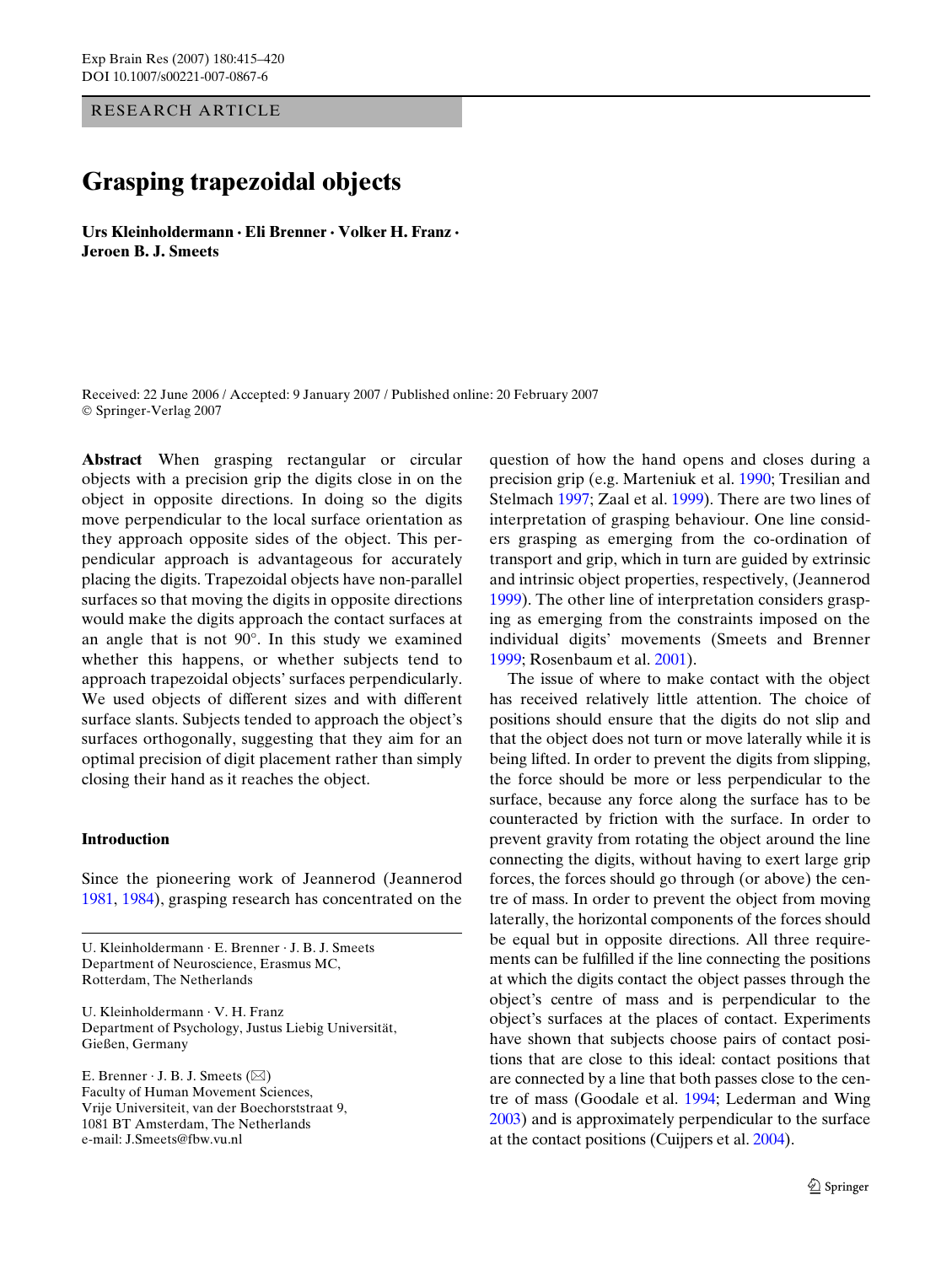An interesting situation arises if one asks subjects to grasp objects at sub-optimal positions: for instance to grasp trapezoidal objects by their non-parallel sides. The movement towards these sub-optimal contact positions can reveal whether grasping mainly consists of controlling grip closure, or mainly of placing the digits optimally. If the grip simply closes on the object, then the digits will approach the surfaces along the line connecting the contact positions, irrespective of the local surface orientation. An approach perpendicular to the surfaces will improve the precision of placing the digits (less variability in contact position for a given variability in the trajectory) and make it less likely that the digits will slip across the surface when they make contact (Smeets and Brenner [1999\)](#page-5-6). However, when grasping trapezoidal objects by their non-parallel sides, approaching the surfaces perpendicularly increases the danger of the whole object slipping across the support surface. Approaching the surface along the line connecting the contact positions is a better way to make sure that the object does not move laterally at contact. Thus if subjects consider all the constraints (as opposed to controlling grip closure) the approach direction will be a compromise between the direction of a line through the contact positions and the direction of the surface normal.

In this study subjects were asked to grasp isosceles trapezoidal objects of varying base angle  $\alpha$  by their nonparallel surfaces (we define the top left angle as  $\alpha$ , see Fig. [1\)](#page-1-0). We define an approach angle  $\beta$  in the horizontal plane, whereby an angle of zero is an approach from the right and an angle of  $\pm 180^\circ$  is an approach from the left.



<span id="page-1-0"></span>**Fig. 1** Horizontal components of modelled trajectories of the digits towards optimal grasp positions on non-parallel sides. We modelled minimum jerk trajectories (Smeets and Brenner [1999\)](#page-5-6), assuming that the digits either both approach perpendicular to the surface (*solid curves*) or that they approach in opposite directions (co-linear approach; *dotted curves*). The definition of the trapezoid angle  $\alpha$  and of the approach angle  $\beta$  are indicated

Regardless of how one chooses the final contact points at the target object, a surface-normal approach path will have an approach angle  $\beta$  of either  $\alpha$  (top) or - $\alpha$  (bottom) at the end of the movement. For an approach path along the line connecting the contact positions, the direction of approach for each digit depends on the contact positions of both digits. However, by definition the difference between the two approach angles is  $180^\circ$  for such an approach. Thus, when grasping trapezoidal objects by their slanted surfaces an approach perpendicular to the surface is different from a co-linear approach whenever the angle  $\alpha$  is not 90°.

To illustrate these predictions we used the model of Smeets and Brenner ([1999\)](#page-5-6) to produce minimum jerk trajectories for both the co-linear and the perpendicular approach (Fig. [1\)](#page-1-0). This model uses a vector (of which the length is called the "approach parameter") to describe the final deceleration towards a chosen contact position. Since we had subjects grasp the trapezoids starting with their digits above the trapezoid's centre (see [Method](#page-2-0) and Fig. [2b](#page-1-1)), both digits started midway between the parallel sides of the trapezoid in the horizontal projection shown in Fig. [1](#page-1-0). The digits' contact positions with the trapezoid's surfaces were chosen such that the line connecting them passes through the object's centre of mass, so they were slightly away from the centre of the non-parallel surfaces. We used a value of 1.2 m for the approach parameter in order to make the peak grip aperture of the modelled movements comparable with the value found in the measured movements. The only difference between the two pairs of trajectories is whether the approach vectors are perpendicular to the surface (continuous curves) or along the line connecting the two contact positions (grip closure, dotted curves). The grip closure clearly predicts different paths for the



<span id="page-1-1"></span>**Fig. 2** The experimental set-up as seen from above (**a**) or from the side (**b**). Subjects stood upright behind a horizontal surface and performed vertical (*downward*) grasping movements starting from the end of a downward pointing bar (indicated by the *black sphere*). They had to lift the grey object and place it onto a small platform. The Optotrak camera on the left in the *top view* (**a**) was just above eye height, and is therefore not shown in the *side view* (**b**)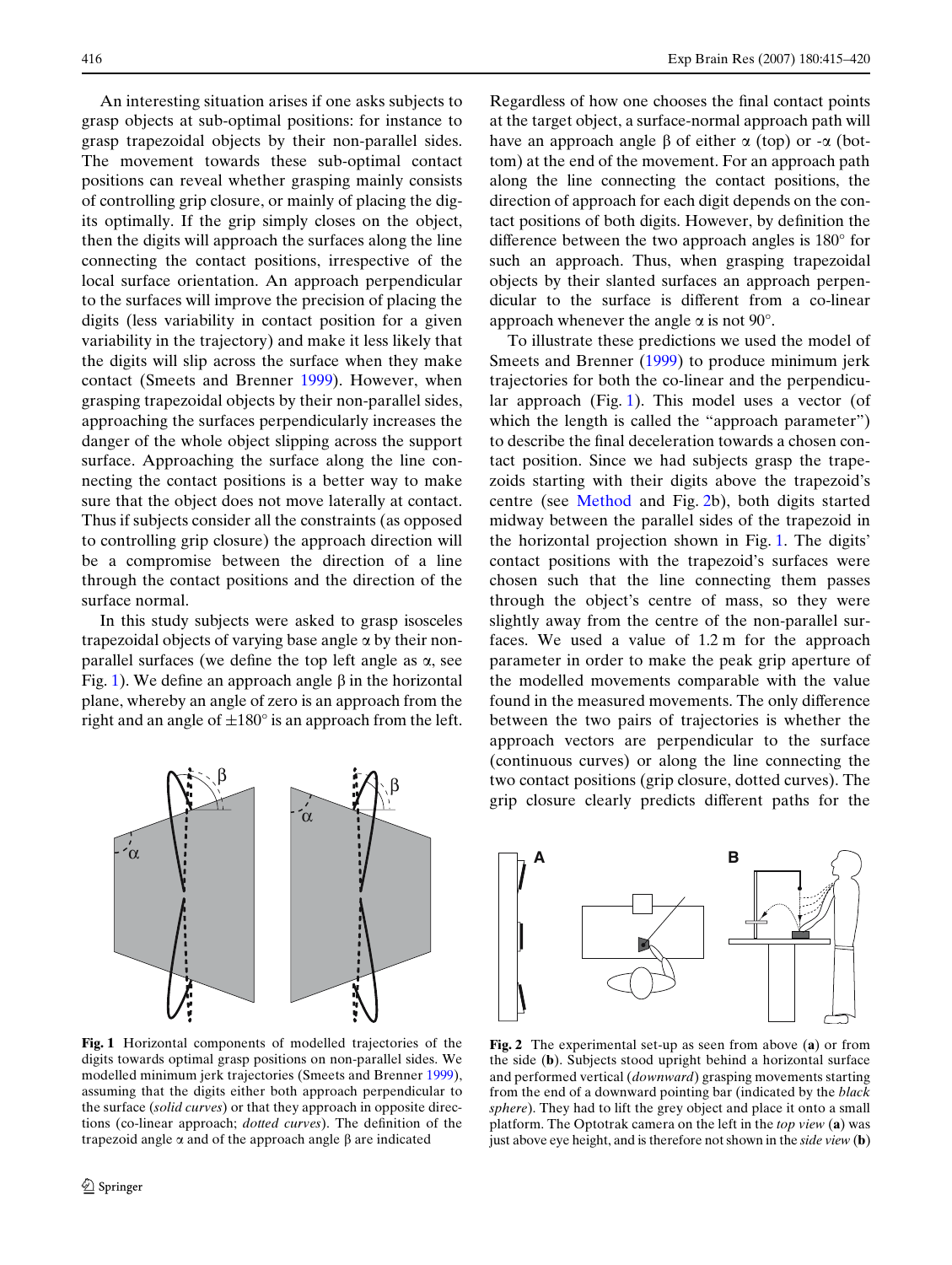digits than does a perpendicular approach, so we can discriminate between the two ways of approaching experimentally.

# <span id="page-2-0"></span>**Method**

#### Subjects and apparatus

Twenty-three subjects (13 females and 10 males, with an average age of 30 years) participated in the study. All subjects reported being right-handed. They performed the grasping movements while standing behind a horizontal surface with the starting position, object and target position all in their sagittal plane (see Fig. [2\)](#page-1-1). An iron bar that was mounted 45 cm above the centre of the object served as the starting point. Subjects were to pick up the object by its non-parallel sides and place it on a small platform that was behind the object (at a height of 12.5 cm).

The movements of the index finger and thumb of the right hand were recorded at a sampling rate of 300 Hz using an Optotrak 3020 infrared tracking system. The Optotrak camera unit was mounted 2.4 m from the setup at a height of 1.8 m. An infrared marker on the horizontal surface to the left of the object emitted light to the right in such a way that the Optotrak camera registered its reflection by the object. This allowed us to accurately determine the very first movement of the object (Franz et al. [2005\)](#page-5-11). Movements of the digits were determined from the positions of two sets of three infrared markers on a small aluminium holder that were attached to the digits' nails with reusable adhesive pads.

Trapezoidal shaped blocks of grey plastics were used as target objects. The trapezoidal angle of the blocks varied from 70° to 110° in steps of 5°, with 90° being a rectangular block (see Fig. [1\)](#page-1-0). The shapes were arbitrarily characterised by the angle of the upper left corner, so angles of less than 90° indicate that the wide side was on the left. The distance between the blocks' parallel sides was always 40 mm (width), and their upper surface was always 25 mm above the support surface (height). The distance between the centres of the non-parallel sides by which the blocks had to be lifted was either 40 or 50 mm (there was a full set of objects for each of the two sizes). The mass was 55.2 g for the smaller (40 mm) blocks and 69.0 g for the larger (50 mm) ones.

#### Procedure

Before starting the experiment subjects adjusted the height of the horizontal surface in front of them so that they could comfortably perform the task. This was followed by a simple calibration procedure that allowed us to infer the fingertips' positions from the positions of the three markers attached to each digit. Subjects were instructed to grasp the blocks with index finger and thumb only. They were to avoid grasping the corners or the left and right sides of the trapezoid. The hand had to leave the starting point, grasp the block, and place it on the platform, within 3 s. Two sound signals indicated the time period during which the movement was to be made. Three seconds was long enough to allow subjects to move at a leisurely pace, but ensured that they performed the whole sequence as a single action. The experimenter removed the block from the platform and placed a new block on the surface with the centre of its axis of symmetry exactly below the starting point. The different blocks were presented in a random order. Subjects grasped each block eight times. Six training trials were given before the experiment started.

#### <span id="page-2-1"></span>Data analysis

The trajectories of the index finger and thumb were determined from the measured positions of the three infrared markers that were attached to each digit. Before the actual experiment started, subjects had placed the tips of their digits onto two calibration points with known coordinates. By measuring the relation between the three markers and these calibration points (for each digit), we could convert the positions of the three markers to a position of the digit's tip (i.e. the part of the digit that contacted the calibration marker). We defined the end of the grasping movement as the first contact with the block, as judged from the motion of the reflection (by the block) of the infrared marker attached to the horizontal surface. This is a very sensitive method to determine the very first contact of the digits with the object (Franz et al. [2005](#page-5-11)).

To get an idea of the average trajectories of the grasping movements, we used linear interpolation (between the points that were closest in time) to determine the position along the movement path after various proportions of the movement time, and averaged these positions across movements towards the same object. We are most interested in the last part of the trajectory; in particular, the angle at which the digits approach the surface (approach angle  $\beta$ , see Fig. [1\)](#page-1-0). We defined this angle on the basis of the orientation of the horizontal projection of the line connecting the digit's position at object contact with its position when it was 4 mm away from the position of contact. To examine whether the grasp axis passed close to the object's centre of mass, we determined the intersection point of the grasp-axis (the line connecting the digits at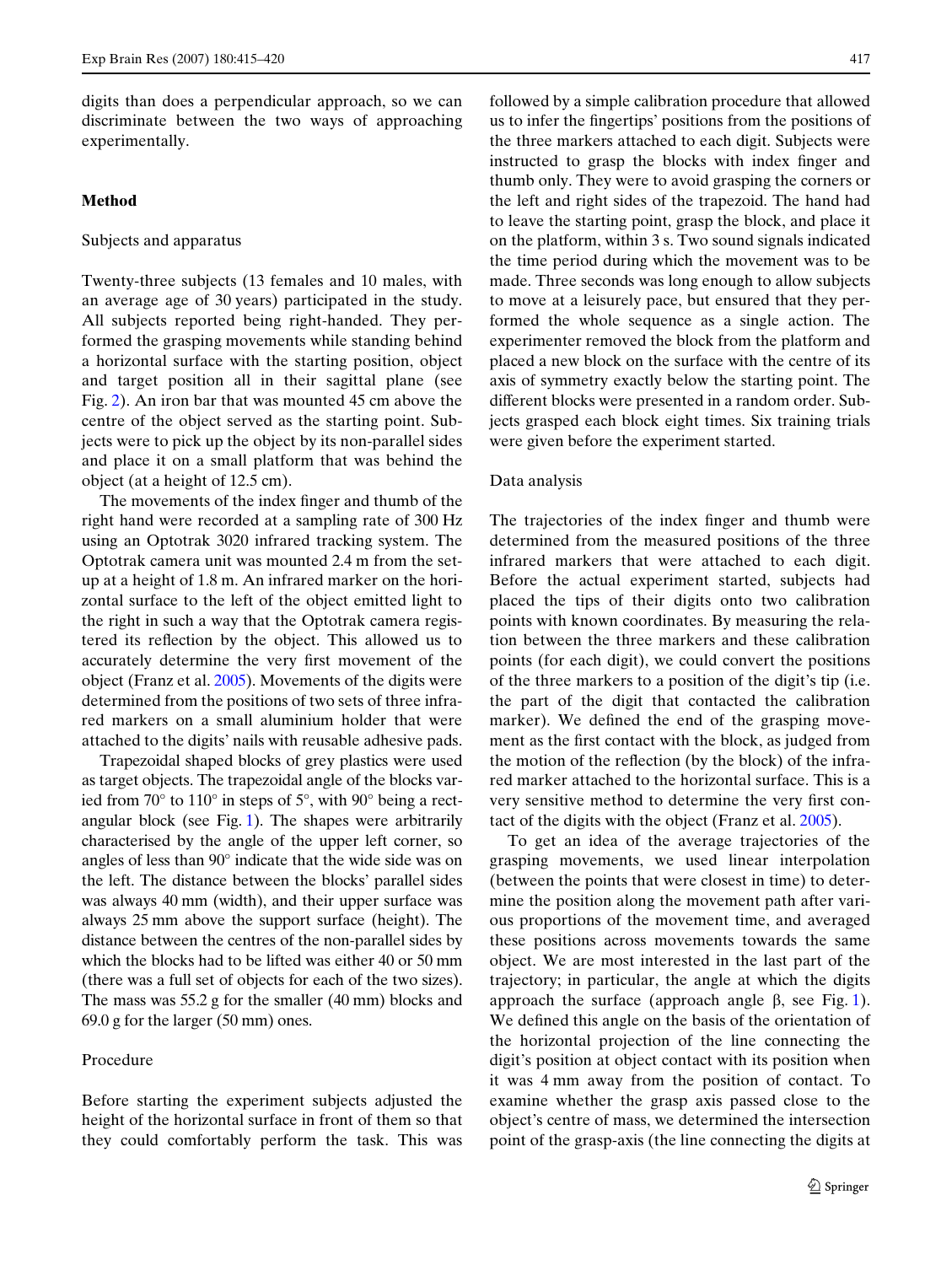the moment of contact) with the object's axis of symmetry. We will refer to this intersection point as the "grasp centre". We determined mean values for each subject and object shape, and used two way repeated measures ANOVAs (9 shapes  $\times$  2 sizes) to evaluate whether the mean approach angle (for each digit) and the mean grasp centre depend on the object's shape.

## **Results**

On average, it took subjects  $821 \pm 108$  ms (mean  $\pm$  standard deviation across subjects) to move from the starting position to the object. The movement time was 10 ms longer for the 50 mm objects than for the 40 mm objects  $(P < 0.005)$ , independent of trapezoid angle  $\alpha$  ( $P > 0.05$ ). The average maximal grip aperture was  $71 \pm 7$  mm when reaching for the 40 mm objects and  $78 \pm 7$  mm when reaching for the 50 mm objects. Figure [3](#page-3-0) shows the average measured trajectories for the targets for which model predictions are shown in Fig. [1](#page-1-0). It is clear that the trajectories do not exactly correspond with either of the predictions: the paths are less smooth than predicted, perhaps partly because of having to release the bar at movement onset. We are mainly interested in the direction in which the digits move just before reaching the surface. It is evident that this direction depends on the surface orientation, rather than subjects simply closing their grip on the object. In Fig. [3](#page-3-0) the trajectories appear to end before the digits contact the surface. The gaps between the ends of the trajectories and the contact surfaces probably arise from several factors, including the subject not touching the target object exactly with the part of the fingertip that was used for calibration,



<span id="page-3-0"></span>**Fig. 3** Horizontal projection of the average of all subjects' trajectories of the thumb *(upper curves)* and the index finger *(lower*) *curves*) for grasping 40 mm trapezoidal objects with angles of 110° (*left*) and 70° (*right*). Note that the main movement direction was vertical, and is thus not visible in this projection

the movement being considered to have ended when the digit touched the surface more lightly than during the calibration, and the movement being considered to have ended when the first digit touched the surface even if the second digit had not yet done so.

Figure [4](#page-3-1) shows the average approach angle for each target, as determined from the last 4 mm of displacement before contact. The approach angle clearly depends on the trapezoid's shape (index finger:  $F_{(8.176)} = 27.44$ ,  $P < 0.001$ ; thumb:  $F_{(8.176)} = 21.63$ ,  $P < 0.001$ ). It was also significantly different for the two target sizes for the thumb  $(F_{(1,22)} = 73.76, P < 0.001)$ , but not for the index finger  $(F_{(1,22)} = 0.80, P = 0.38)$ . For



<span id="page-3-1"></span>Fig. 4 Average approach angle  $\beta$  of index finger and thumb. *Solid squares* indicate the average approach angle for each kind of target (with the standard error across subjects). The *continuous line* and the *open circles* indicate the angle predicted by an approach perpendicular to the surface and by an approach along the line connecting the contact points (grip closure), respectively. Grip closure does not predict angles of exactly  $\pm 90^\circ$  because the finger and thumb did not contact the object at exactly symmetrical positions (the prediction is based on the actual contact positions)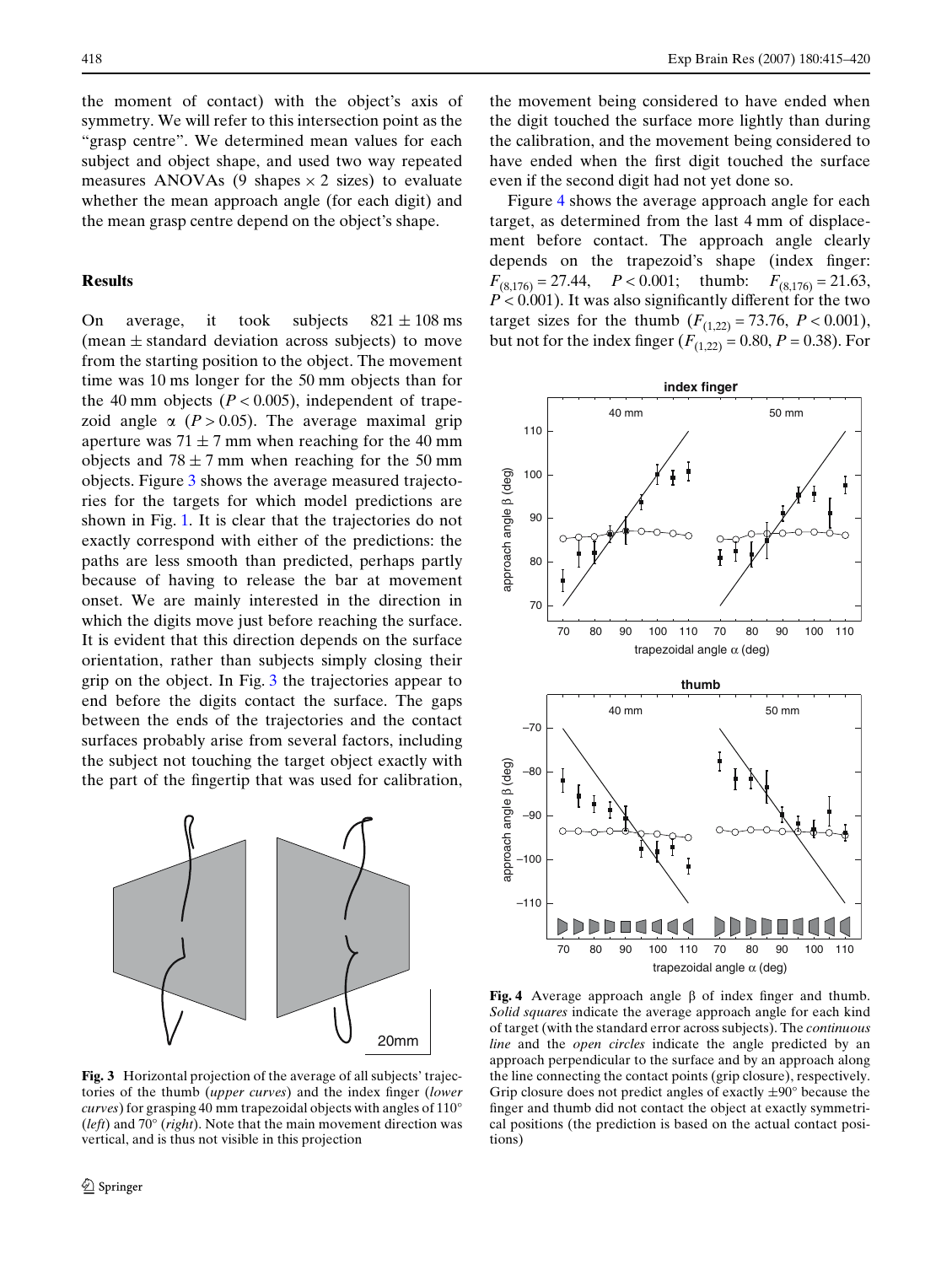the index finger there was a significant interaction between trapezoidal angle and size  $(F_{(8,176)} = 2.18,$  $P = 0.03$ ). If one assumes that the approach angle variation is a constant fraction of the variation in trapezoid angle, this fraction equals 0.44 for the thumb and 0.54 for the index finger (averaged over both object sizes).

Figure [5](#page-4-0) shows the position of the grasp centre (as defined in the [Data analysis\)](#page-2-1). A grasp centre at  $0 \text{ mm}$ means that the line connecting the contact points passes half way between the object's parallel sides. The lines show how changing the target's shape shifts the centre of mass over the object's symmetry axis. It is clear that subjects take the distribution of mass into account (there is a significant effect of trapezoidal angle:  $F_{(8,176)} = 19.03$ ,  $P < 0.001$ ), but they grasp to the right of the centre of mass for all but the largest trapezoidal angles. The shift of the centre of mass as a function of trapezoidal angle depends on the object's size, so one could expect an interaction between size and trapezoidal angle (the slopes of the lines in the two panels of Fig.  $5$  differ), which was indeed found  $(F_{(8,176)} = 2.30, P = 0.02)$ . We also found a main effect of size  $(F_{(1,22)} = 60.08, P < 0.001)$  on the grasp-centre: subjects grasped further to the right for small objects.

## **Discussion**

The analysis of the approach angle shows that people do not approach objects' surfaces by simply moving the digits in opposite directions. Instead they move the hand towards the objects in a way that makes each digit tend towards approaching its contact surface



<span id="page-4-0"></span>**Fig. 5** The position of the grasp centre for the various objects (with the standard error across subjects). The grasp centre is the intersection of the grasp-axis (*dotted line* in *inset*) with the object's symmetry axis (*dashed line*). Positions are relative to the centre of the object's symmetry axis (*open circle* in *inset*; positive is to the *right*). The continuous lines indicate the position of the trapezoids' centre of mass relative to the centre of the symmetry axis

perpendicularly, thereby improving the placement precision. The range of angles that were used in the present study extends to the limits of the easily graspable. Considering the whole range of trapezoidal angles, the shift towards a more perpendicular approach is only about 54% of the shift that is required to achieve a surface-perpendicular approach for the index finger, and only about 44% of the required shift for the thumb. However, the shift towards a more perpendicular approach seems to be the largest for small deviations from parallel surfaces (trapezoid angles near 90°), for which the chance of the object slipping laterally at contact is the smallest. Thus human performance seems to rely on a trade-off between the various constraints near the moment of contact, considering both the forces at and after contact, and placement precision.

The present results show that digits even tend to approach their contact surfaces perpendicularly when this means that they are not moving in opposite directions, providing the first direct evidence that the individual digits' previously observed perpendicular approach during grasping is planned that way, rather than emerging from the grip closing on the object. This result is particularly important in relation to the 'new view on grasping' (Smeets and Brenner [1999](#page-5-6)), a model based on independent smooth movements of the digits that has been successful in describing many experimental phenomena in grasping (Smeets and Brenner [1999;](#page-5-6) Smeets et al. [2002](#page-5-12), [2003\),](#page-5-13) because taking the surface orientation into account is fundamental to the model. Whether surface orientation influences the approach in grasping had not previously been tested directly.

The final approach is not entirely perpendicular to the surface: there is also a tendency for the digits to move in opposite directions. As indicated in the introduction, this is probably because not all the task constraints favour an orthogonal approach. In particular, moving the digits in opposite directions is more adequate for preventing the object from moving laterally at contact. After contact, the forces applied by the fingers should also be in opposite directions if the object is not to move laterally. For circular or rectangular objects all constraints favour a perpendicular approach. In the model (Smeets and Brenner [1999](#page-5-6)) the approach parameter (a scalar) by definition led to a tendency to a perpendicular approach (rather than moving along a straight line). The results of the present study suggest that the deviation from a straight-line approach need not always be towards the surface normal, because it takes all constraints at contact into account. We cannot be more precise because we did not measure the contact forces, and it is known that contact forces can build up in a different direction